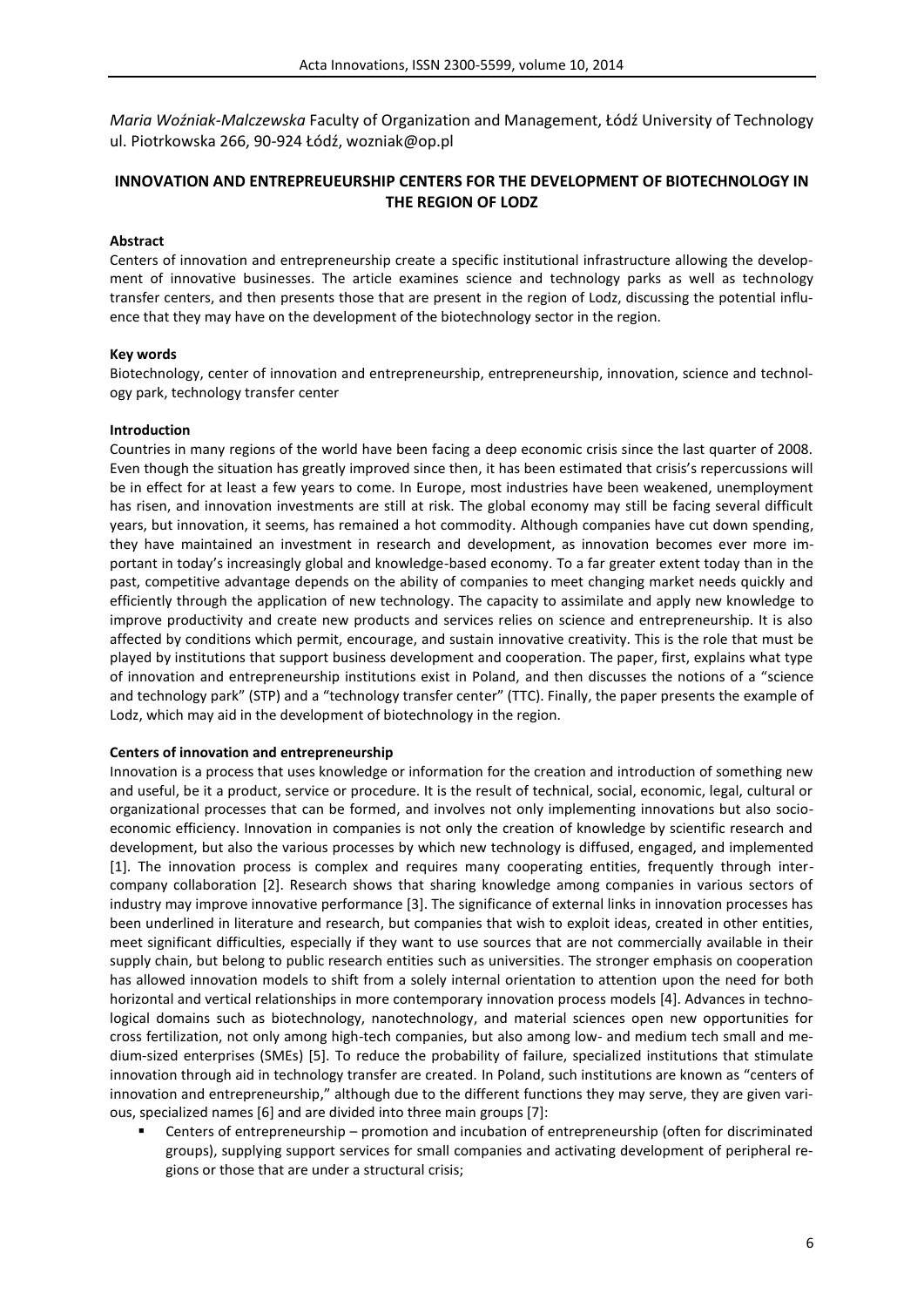- Centers of innovation promotion and incubation of innovative entrepreneurship, technology transfer and supplying pro-innovative services, activating academic entrepreneurship and cooperation of science and business;
- Financial institutions facilitate access to financing the activity of newly-created or small business entities without a credit history, supplying financial services adapted to innovative economic undertakings.

These institutions function under different names, such as training centers, entrepreneurship centers, business centers, entrepreneurship clubs, consultation points, consultation and training centers, pre-incubators, entrepreneurship incubators, technology transfer centers, academic incubators of entrepreneurship, technology incubators, e-incubators, technology parks, science parks, technopoles, regional and local credit funds, consulting agents or institutions, venture capital and business angles networks, and seed capital funds. Their structure, roles, and functioning varies depending on the exact type of institution and who the stakeholders are (local or national governments, supranational institutions, or private owners).

Most of the institutions have the following objectives [8]:

- Dissemination of knowledge and skills through consultation and training, collection and processing of information, assistance in technology transfer by technology transfer centers;
- Assistance in the creation of new businesses in the surroundings of scientific institutions and universities, founded by students, graduates, postgraduates and researchers in pre-incubators and academic incubators;
- Comprehensive services in environments of a certain standard in the surroundings of scientific institutions, assisting innovative business start-ups (pre-incubators, incubators, technology centers);
- Creating clusters and innovative environments in a certain region by linking given business services and various forms of technological assistance to companies in technology parks and science parks;
- Financial support (seed and start-up) in the form of para-bank loans and guarantee funds, an important market supplement in this category are commercially oriented venture capital funds.

Centers of innovation and entrepreneurship are an important element of the economy. They neither leave innovations solely to the market mechanism, nor do they replace that mechanism with governmental activity. They create a specific institutional infrastructure allowing networking and development of businesses that innovate. Depending on their type and role, they support various types of businesses, including start-ups and small companies as well as large companies, regardless their location.

The scope of this paper does not permit a thorough examination of all the possible types of innovation and entrepreneurship centers. It will concentrate on the notions of "science and technology parks" and "technology transfer centers" as those types of entities are present in the region of Lodz and may influence the sector of biotechnology.

#### **Science and technology parks**

Depending on the source, the notion of "science and technology park" (STP) may in general be replaced by any of the following: "technology park", "science park", "technopolis", "technopole" or "research park." Certain nuances may exist as to the differences between the notions. The notion itself has entered professional literature as late as the seventies, so the concept is quite new even though the actual history of such parks began a few years earlier. The first technology park was converted in 1954 and was later called "Silicon Valley", a technology park created by Stanford University in Palo Alto, California. The success of this pioneer undertaking gave an impulse for further science parks across the USA, which were (and still are) usually situated in the proximity of one or more universities and have managed to become the birthplace or magnet for many innovative companies. We can thus say that the home of technology parks is the USA. Since the fifties, many others were established in the USA and all over the world.

An STP is an "area" that is usually physical, but can also exist in cyberspace that is created to provide services to stimulate an innovation culture among its "inhabitants", such as businesses and institutions, by allowing them to transfer knowledge and technology from various sources to the market place. It also oversees and "incubates" the creation of new innovative companies. Creators of science parks have various objectives in what they want to achieve for individual firms and the local region. When considering the first objective, they are mostly constructed to facilitate technology transfer, promote new technology-based firms, attract foreign new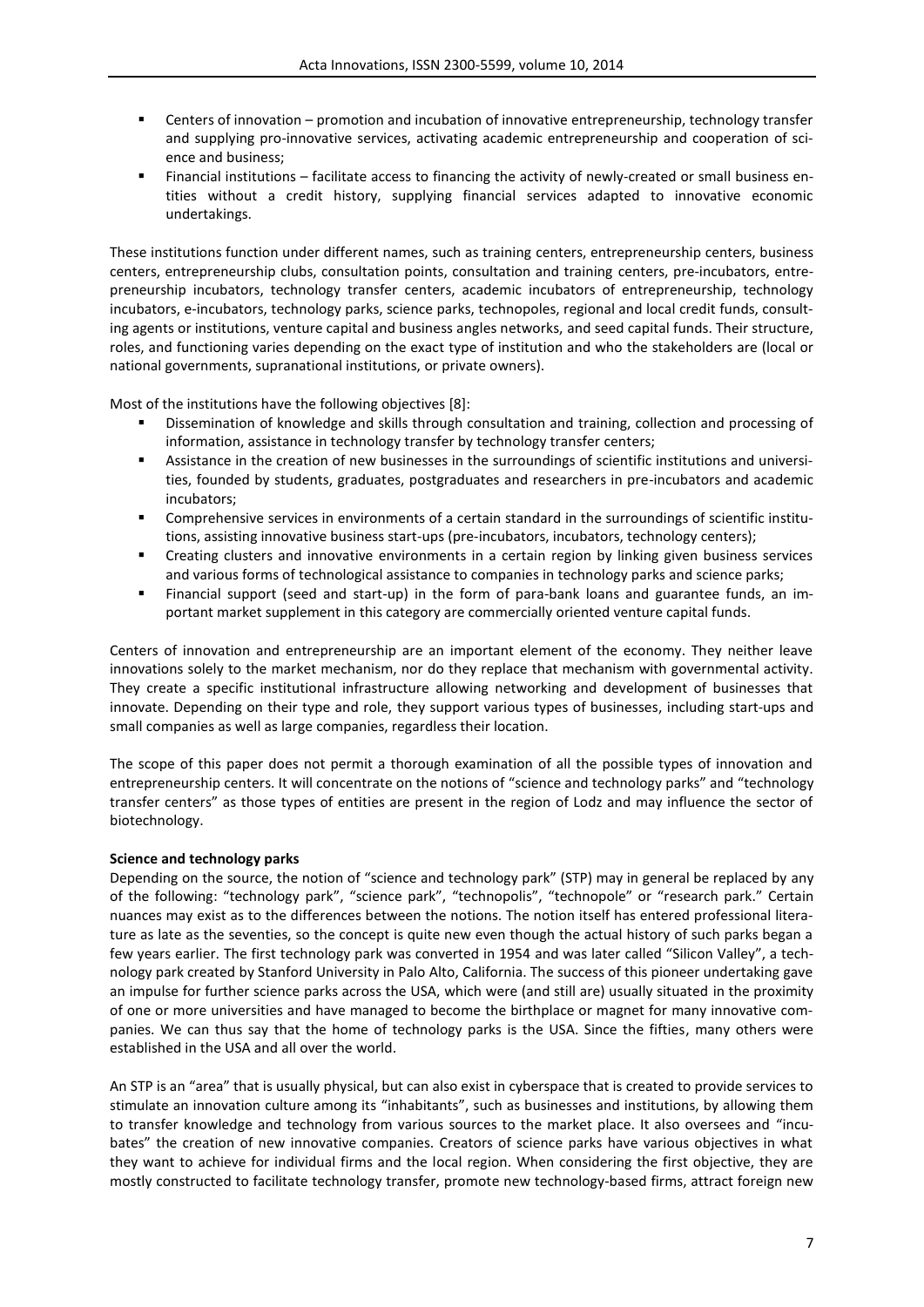technology, and foster strategic networks. As for the regional policies, these may be vaguer, such as economic development, job creation, or enhancing the image of the region [9]. In short, it is "a specific center of promoting innovation in which there is a symbiosis of scientific research and development, technical consultancy and production" [10].

STPs have been considered by management literature as locations that improve local innovation by promoting knowledge development and transmission among co-located companies [11, 12]. Companies in STPs may benefit from knowledge spillovers that may be the result of research, ideas, and experience stemming from universities or research institutions, as well as from companies that are located in the same park such as suppliers, clients, or otherwise business-related entities [13]. An important reason for creating a science park is the possibility of synergy effect which results from cross fertilization. This phenomenon takes place when the knowledge, experience, ideas, and information can be exchanged directly and often even informally between the human element of these science and industry clusters.

STPs often assemble firms that are in new technology fields. This reduces their uncertainty and transactions costs and enables them to exploit each other's commercial and technical knowledge [9]. New technology based firms that are established in science and technology parks are expected to outperform those created outside such structures due to the advantages offered by this localization. Some authors believe strongly in this theory, while others show examples of more successful companies established elsewhere, but most agree that there is a large influence on the whole economy as other companies who do not profit from such advantages are also motivated to perform and compete with those in science parks [14].

# **Technology transfer centers**

Technology transfer centers (TTC) comprehend a set of diversified institutions that may be either public or private in nature, such as STPs, business incubators, research and testing laboratories or industrial liaison offices [15]. The first centers were created at the beginning of the  $20<sup>th</sup>$  century in universities in the USA, having the form of university departments of technology transfer [16]. Scientific entities and business units have distinct backgrounds and unfortunately conflicting goals, making interdependence between these actors even more problematic, despite being already high in innovation processes [17]. TTCs are often called "bridging units" because they act where science and business interact [18]. The bridging role of TTCs is principally substantial, since they enable the transfer of scientific and technological knowledge among cooperating partners that are otherwise disparate. Knowledge distance refers to the gap in technological knowledge and between the entity's shared systems of perception, interpretation and evaluation. In the case of bridging between entities whose knowledge distance [19] is significant, as is the case of companies and universities, the role of information sharing could also require activities of "translating" information from one environment to another. This specific bridging activity has been theoretically analyzed by literature on intermediaries aiding technology transfer, but authors point out the little empirical evidence has been provided [15]. Literature shows that the activities of TTCs include adapting new technologies by cooperating with SMEs, and thereby contribute to increasing innovativeness and competitiveness of companies and regional economic institutions.

The principal objectives of TTCs include [20]:

- Developing networks between science and business, instituting technology transfer;
- Diffusing scientific achievements and conducting university policy for commercialization of research results;
- Managing intellectual property created in research institutions, granting licenses;
- Promoting research institutions, research teams and their performance;
- Counselling, training and information on the implementation of innovative undertakings, entrepreneurship, intellectual property for the academic community and external partners;
- Valorizing science and innovation potential in a region or industry, creation of databases;
- Evaluating the commercial potential of new technological, product and organizational solutions, development of pre-investment studies;
- Identifying innovative needs of business entities (technological audit);
- Cooperating with risk investors and other types of innovation and entrepreneurship entities;
- Obtaining funds for research, development of personnel and innovative undertakings;
- **Promoting and developing technological entrepreneurship.**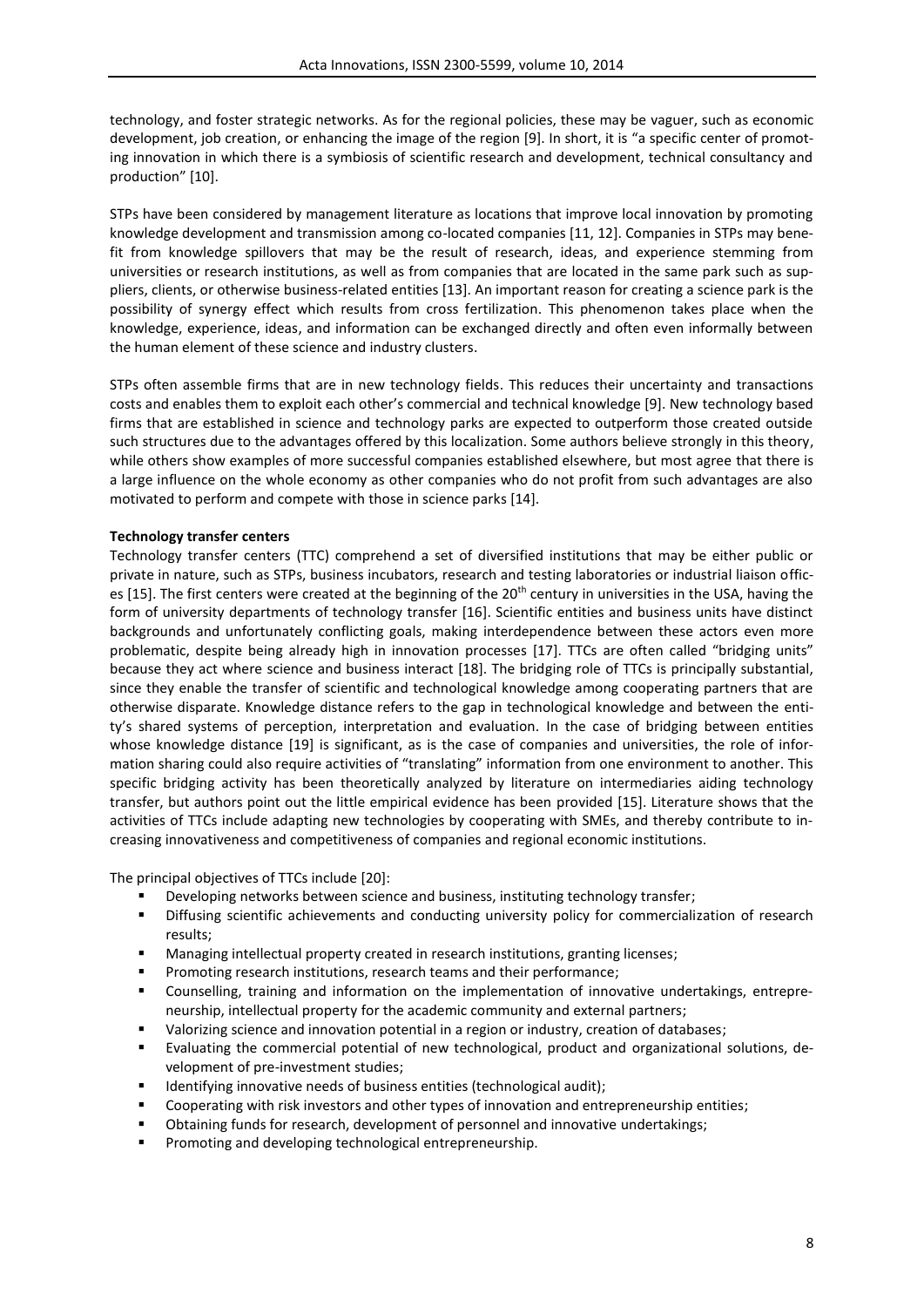The main goal of TTCs is, therefore, widely understood to be the commercialization of knowledge. Considering the various roles that the center must play for joint projects to develop, it is indispensable for TTCs to have the right competencies and resources to manage all the potential problems.

TTCs do not act in a vacuum, policy-makers at the regional, national, supra-national levels should be aware of TTCs and their activities, and support initiatives aiming to increase their effectiveness by providing incentives and enhancing their capabilities. In that way, they can organize numerous interfaces, create effective teams, and watch over potential projects. In Poland, TTC creation is regulated by the Higher Education Act [21], which stipulates that TTCs are created with the objective of selling or gratuitous transfer of results of research and development. As to the form of the center, the Act states that it can be in the form of a university-based entity and operate based on regulations approved by the senate of the university, or in the form of a commercial company or foundation and act based on relevant statutory documents.

TTCs are an important element of university and research institutions' policies, allowing them to be in contact with business units and participate in regional and national economies.

# **Science and technology parks and technology transfer centers in the region of Lodz**

The importance of innovation and entrepreneurship centers in Poland has steadily increased since the beginning of the 90's of the twentieth century. Their number reached 821 actively operating centers in the first half of 2012, out of which 40 are STPs and a further 14 are STP initiatives, as well as 69 TTCs [6]. Table 1 shows the growth dynamics in Poland.

| Year                              | 1995 | 1997 | 1999 | 2000 | 2004 | 2007 | 2009 | 2010 | 2012 |
|-----------------------------------|------|------|------|------|------|------|------|------|------|
|                                   |      |      |      |      |      |      |      |      |      |
| Type of center                    |      |      |      |      |      |      |      |      |      |
| Science and tech-<br>nology parks |      |      |      | 3    | 12   | 15   | 23   | 24   | 40   |
| (Park initiatives)                |      |      |      |      |      |      | (23) | (21) | (14) |
| Technology transfer<br>centers    | 1    |      | 23   | 20   | 39   | 87   | 87   | 90   | 69   |

#### Table 1. Growth dynamics of STPs and TTCs in Poland (1995-2012).

#### *Source: based on [6].*

In recent years, the number of STPs is steadily growing. This is largely due to the availability of EU funds for projects which foresee the creation of such structures in the economy. A slight decrease in the number of TTCs in the last years has occurred mainly due to the completion of the period of financial support for those projects. Some of the entities that relied strongly on temporal projects lost their major source of funding and were often forced to suspend their activities.

With 49 entities [6], the Lodz region is well placed in the middle of the list of Polish regions. The greatest density of centers of innovation and entrepreneurship was identified in Silesia (96), Mazovia (92), and Greater Poland (71), and the lowest was in Opolskie Region (15) and Lubusz Land (22) [6]. The number of centers is usually related to the size and socio-economic potential of the region and the participation of local authorities in the creation of centers of innovation and entrepreneurship. Table 2 below presents the STP and TTC existing in the region of Lodz.

| Type of center             | <b>Units</b>                                                            |
|----------------------------|-------------------------------------------------------------------------|
| Science and technology     | Lodz Regional Science and Technology Park                               |
| parks and park initiatives | <b>BioNanoPark</b>                                                      |
|                            | Belchatowsko-Kleszczowski Industry and Technology Park                  |
| Technology transfer cen-   | University of Lodz TTC                                                  |
| ters                       | Lodz University of Technology TTC                                       |
|                            | Medical University of Lodz Center of Innovation and Technology Transfer |
|                            | Entrepreneurial Innovation Development Center in Lodz                   |

#### Table 2. STPs and TTCs in the region of Lodz in 2013.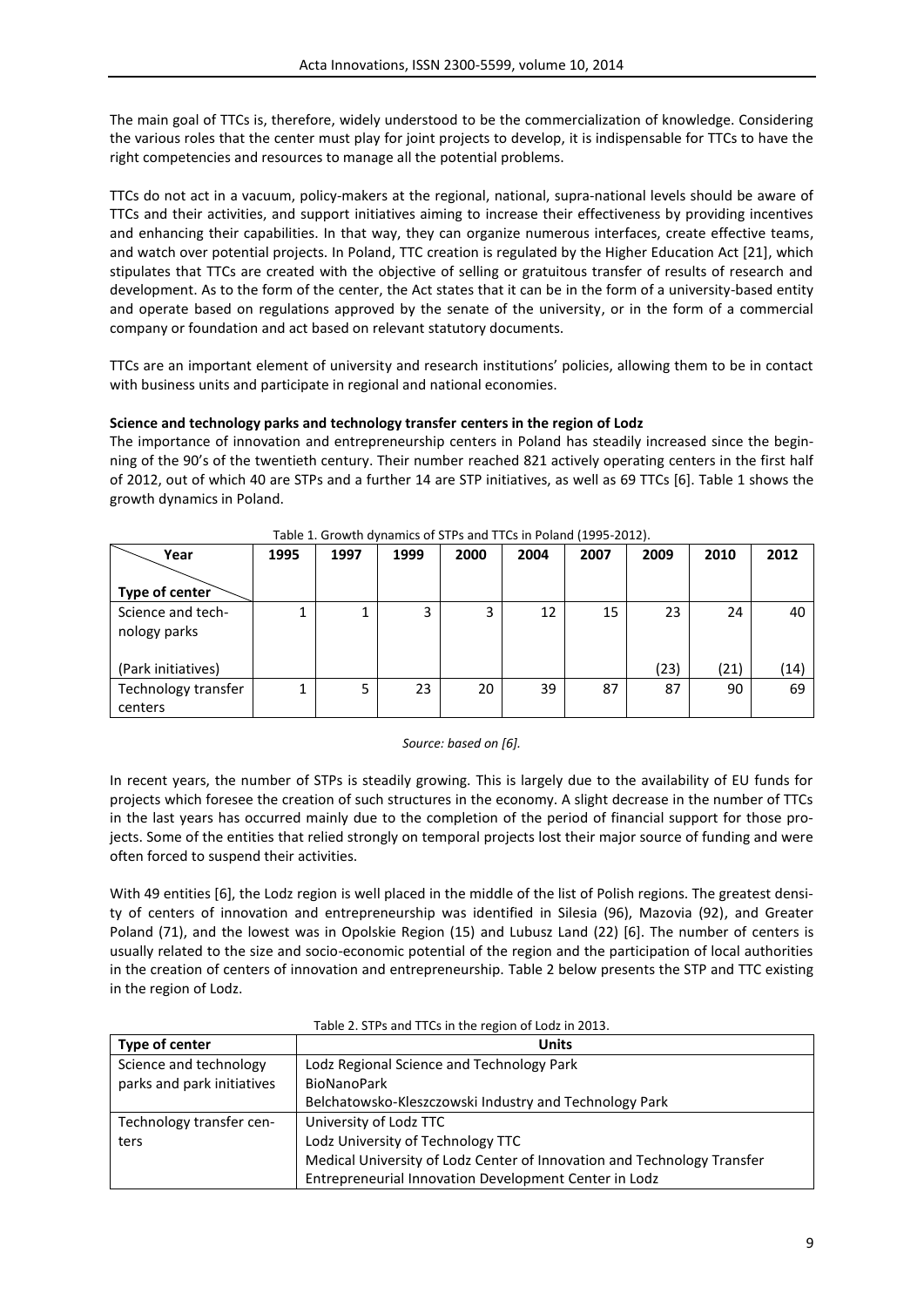#### *Source: Author's research, 2013.*

Not only are the innovation and entrepreneurship centers scarce in Lodz, but also amid the present ones, not all are adapted to aid in the development of biotechnology. The paper will briefly examine the BioNanoPark initiative and existing TTCs which may serve this objective, as biotechnology has been identified by the Regional Innovation Strategy LORIS<sup>1</sup> as one of the key sectors that can be an opportunity for the advancement of the region. Biotechnology is a generic technology that has a large array of applications in various industries. It compromises an assortment of new scientific techniques and is considered by many authors as a crucial technology for the growth and development of the economy.

Out of the existing STPs in Lodz, the park whose goal is to become one of the leading centers in biotechnology in Poland is the BioNanoPark initiative, which belongs to the Lodz Regional Science and Technology Park and officially started functioning in 2012. Other dynamic parks in the sector of biotechnology in Poland that are worth observing as potential centers of the sector are the following four functioning STPs: Pomeranian Science and Technology Park (Gdynia), Life Science Park (Cracow), Wroclaw Technology Park, and Nickel Technology Park (Poznan).

The BioNanoPark is an STP with strong support of local authorities (98% of the park's shares are owned by the city and region) and still funds its activity with public support from local, national, and EU funds. Its primary goal was to increase the regional wealth and dynamics of local development by attracting innovative enterprises, which are to generate specialized jobs in the region and strengthen local brainpower [22]. The initiative foresaw the creation of fully furnished office space for 50 companies and two laboratories, but presently this has been expanded with further laboratories and infrastructure being created. According to local authorities, the BioNanoPark will start generating profits as early as 2015 [23], although more careful estimates state 2016. In its first years of functioning, the STP will function partly as an incubator for innovative biotech start-ups, not only by providing the needed infrastructure (often cost sharing by companies which cannot afford their own infrastructure), but also by providing consulting services for companies applying for European funds, as well as legal, patent and marketing support in case of commercializing the results of innovation processes. Therefore, the BioNanoPark provides the possibility for researchers to realize their entrepreneurial ambitions as well as serving as an exchange platform for scientists, entrepreneurs and funding institutions by networking with the appropriate institutions. It has been noticed that scientists of the Lodz University of Technology, the University of Lodz, and the Medical University of Lodz have been commercializing the results of their research. Presently, research in the BioNanoPark laboratories is used by the pharmaceutical, medical (surgery, orthopaedics and dentistry) and cosmetic industries.

According to the Regional Innovation Strategy LORIS 2030 [24], the functioning TTCs in the region of Lodz do not operate to their full potential as they do not correspond to their prospects in terms of employment and the profile of the universities that they serve. The authors claim that their sphere of activities is poorly coordinated, particularly due to the lack of coordination between the activities related to technology transfer, entrepreneurship, and support for innovative projects [24]. Of the four TTCs in Lodz, three belong to universities. Each of the TTCs potentially may deal with biotechnology as each of the universities educate and conduct studies in the field. The TTCs have not yet had any spectacular successes in terms of assistance in the creation of spin-offs. For example, the Entrepreneurial Innovation Development Center in Lodz is an effective consultation and training center, but cannot boast the aid to the establishment of a single start-up. The TTCs of the Medical University of Lodz and the Lodz University of Technology claim that spin-offs were created with the assistance of the centers, but unfortunately none in the sector of biotechnology (e.g. two spin-offs in the sector of materials science at the Lodz University of Technology).

University authorities are aware of this and there have been agreements signed by the rectors, such as in 2009 between the University of Lodz and the Medical University of Lodz, or in the BioTechMed Center of Advanced Technologies, which also serves as a contact platform for the universities when it comes to biotech technology transfer and commercialization. In the future, it is possible that the actions that have been undertaken will

**.** 

<sup>1</sup> RSI LORIS was launched on 10 June 2002 as a common initiative of scientific entities and the local authorities of the region. It has developed since 2002 with follow-ups RSI LORIS PLUS and the most recent RSI LORIS 2030.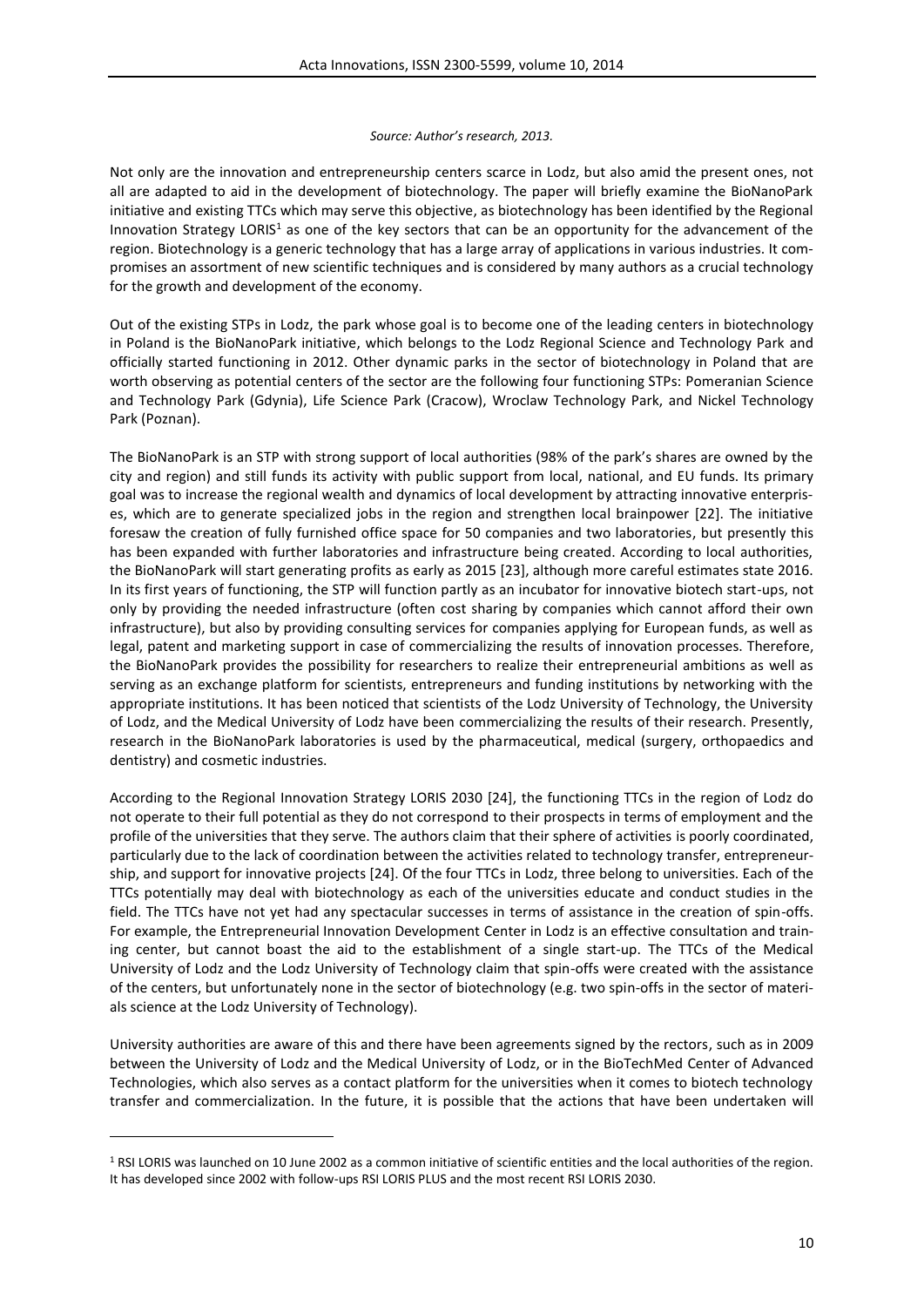enable a more effective usage of the available potential of the TTCs, which in turn will allow the region to become an important actor on the national stage of biotechnology. It must not be overlooked that the BioNanoPark may in certain cases replace the need to use university TTCs, especially when research is done in a joint project by scientists being affiliated in different entities.

# **Summary and conclusions**

The innovation process in biotechnology is complex and requires many collaborating entities. Often, companies exploiting ideas that belong to other entities meet significant difficulties, especially if they want to use sources connected with public research entities. On the other hand, scientists wanting to commercialize the results of their research face various obstacles when trying to reach the market. This lacuna in the economy may be filled by centers of innovation and entrepreneurship, such as science and technology parks or technology transfer centers. Unfortunately, the region of Lodz is not a leader in the number of centers, but hopefully those that are present when properly managed and used to their full potential will allow dynamic development of the sector in Lodz. Recently opened, the BioNanoPark must be further observed as a possibly significant center for biotechnology, serving not only the region of Lodz but potentially nation-wide or acting as the nucleus of a future European bioregion.

# **Acknowledgements**

The author would like to acknowledge the financial support of NCN (project no.: N N115 400840 "Zarządzaniesieciowe w sektorze biotechnologii").

# **Bibliography**

[1] A. Pomykalski, Zarządzanie innowacjami, PWN, Warszawa, 2001.

[2] M. Dodgson, Technological Collaboration and Innovation, [in:] M. Dodgson, R. Rothwell (Eds.), The Handbook of Industrial Innovation, Edward Elgar, Cornwall, 1994, pp. 285-292.

[3] P. L. Robertson, P. R. Patel, New wine in old bottles: Technological diffusion in developed economies, Research Policy, 36 (5), 2007, pp. 708-721.

[4] K. Willoughby, P. Galvin, "Inter-Organizational Collaboration, Knowledge Intensity, and the Sources of Innovation in the Bioscience-Technology Industries", Knowledge, Technology, & Policy, Fall 2005, Vol. 18, No. 3, pp. 56-73.

[5] S. Yusuf, Intermediating knowledge exchange between universities and businesses, Research Policy, 37, 2008, pp. 1167-1174.

[6] A. Bąkowski, M. Mażewska (Red.), Ośrodki innowacji i przedsiębiorczości w Polsce. Raport 2012, PARP I SOOIPP, Warszawa, 2012.

[7] K. B. Matusiak, Rozwój systemów wsparcia przedsiębiorczości. Przesłanki, polityka i instytucje, IE, Radom-Łódź 2006.

[8] K. B. Matusiak, Pojęcie i rola ośrodków innowacji w gospodarce narodowej, [in:] A. Bąkowski, M. Mażewska (Red.), Ośrodki innowacji w Polsce, PARP and SOOIPP, Warszawa, 2005.

[9] D. S. Siegel, P. Westhead, M. Wright, Science Parks and the Performance of New Technology-Based Firms: A Review of Recent U.K. Evidence and an Agenda for Future Research, Small Business Economics, Kluver Academic Publishers, Vol. 20, No. 2, March 2003.

[10] W. Kasperkiewicz, Parki technologiczne nowoczesną formą promowania innowacji, Absolwent, Łódź, 1997. [11] K.-F. Huang, C.-M. J. Yu, D.-H. Seetoo, Firm innovation in policy-driven parks and spontaneous clusters: The smaller firm the better?, The Journal of Technology Transfer, 37 (5), 2012, pp. 715-731.

[12] M. McAdam, R. McAdam, High tech start-ups in University Science Park incubators: The relationship between the start-up's lifecycle progression and use of the incubator's resources, Tech-novation, 28 (5), 2008, pp. 277-290.

[13] I. Díez-Vial, M. Fernández-Olmos, Knowledge spillovers in science and technology parks: how can firms benefit most?, The Journal of Technology Transfer, January 2014.

[14] P. Lindelöf, H. Löfsten, Science Park Location and New Technology-Based Firms in Sweden – Implications for Strategy and Performance, Small Business Economics, Kluver Academic Publishers, Vol. 20, No. 3, May 2003. [15] A. Comacchio, S. Bonesso, C. Pizzi, Boundary spanning between industry and university: the role of Technology Transfer Centers, The Journal of Technology Transfer, 37, 2012, pp. 943-966.

[16] K. B. Matusiak, Innowacje i transfer technologii. Słownik pojęć, PARP, Warszawa, 2011.

[17] R. Gulati, H. Singh, The architecture of cooperation: Managing coordination costs and appropriation concerns in strategic alliances, Administrative Science Quarterly, 43(4), 1998, pp. 781-814.